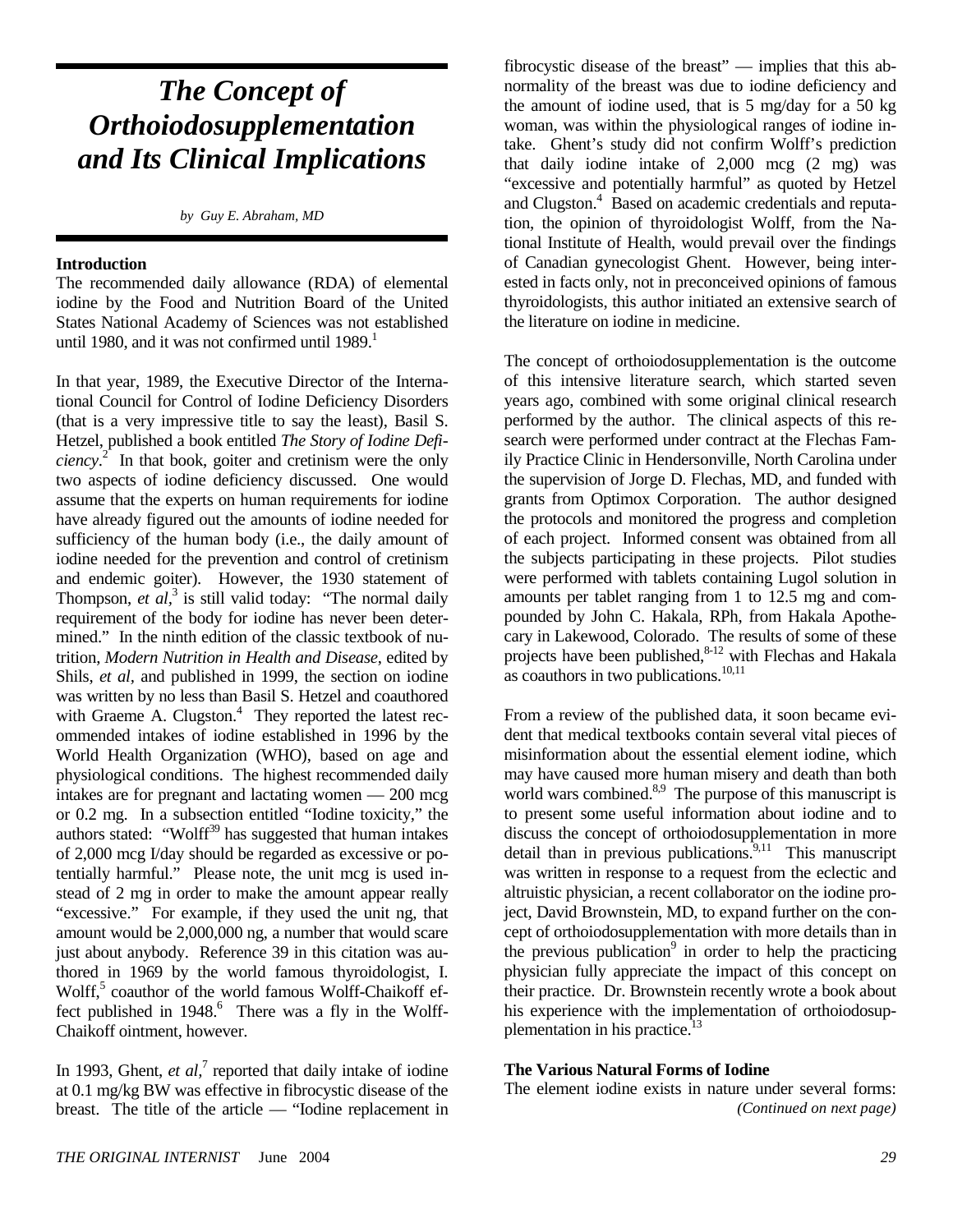inorganic sodium and potassium salts of iodates (IO3-) and iodides (I-); inorganic diatomic iodine (I2); and organic monatomic iodine (C-I). The first reported, naturally occurring, halogenated organic compound was 3,5 diiodothyrosine, isolated in 1896 by Drechsel from the coral, *Gorgonia cavolinii*. 14 Surprisingly, invertebrates and algae have the ability to synthesize the "thyroid hormone" thyroxine  $(T4)$ <sup>15</sup> Evidence will be presented later for the synthesis of T4 by human leukocytes.

In the US, various forms of iodine have been used in food products: iodides in table salt since the 1920s; iodates in bread from 1960-1980; and diatomic iodine in municipal waters (on an experimental basis only). $9$  Since the 1940s, radioisotopes of iodide became available for diagnostic

and therapeutic purposes. The most common forms of iodine used in clinical medicine are listed in Table 1. The organic iodine-containing compounds, whether occurring naturally or manmade, have properties distinctly different from inorganic iodine/iodates/iodides.

## **Sources of Iodine in Nature**

The greatest reservoir of iodides is in the oceans of our planet, although present in very diluted concentrations (0.05 mcg/ml of sea water); therefore, this is not a good starting material for industrial production of iodine. However, sea algae can concentrate iodides by several orders

| <b>Table 1</b>                                                                                                                                                                           |
|------------------------------------------------------------------------------------------------------------------------------------------------------------------------------------------|
| <b>Various Forms of Iodine/Iodide</b><br><b>Used in Clinical Medicine</b> <sup>9</sup>                                                                                                   |
| A) Inorganic<br>1) Non-Radioactive<br>a) Iodides (I.e., SSKI)<br>b) Tincture of Iodine                                                                                                   |
| c) Lugol Solution<br>2) Radioactive Iodides for Diagnostic and<br><b>Therapeutic Purposes</b>                                                                                            |
| B) Organic<br>1) Naturally Occurring<br>a) Thyroid hormones<br>b) Thyroidal Iodolipids<br>2) Man-made<br>a) Radiographic Contrast Media<br>b) Iodine-Containing Drugs (I.e., Amiodarone) |

of magnitude. For example, iodide concentrations as high as  $0.5\%$  wet weight have been reported in red algae, <sup>16</sup> a concentration 100,000 times higher than that present in seawater. From the discovery of iodine in 1811 until 1840, France was the sole producer of iodine. Japan did not become a major iodine producer until 1888.<sup>17</sup> Currently, the major iodine producers are the US, Japan, and Chile; caliches, oil wells, and deep well water are the major sources.

The iodine cycle starts and ends in the oceans. Under the influence of sunlight, the iodides in seawater are oxidized to diatomic iodine I2. Due to sublimation at ambient temperature and atmospheric pressure, the I2 gas evaporates in the air in an estimated amount of 400,000 tons per year.<sup>2</sup> This form of diatomic iodine can be absorbed through the lungs by breathing air, which usually contains

approximately 1 mcg/m3, a very insignificant source of iodine. The high voltage currents flowing through clouds reduce the diatomic iodine to iodides dissolved in water droplets which fall on the soil in the form of rain. Rivers return the iodide to the oceans to complete the cycle.

## **Iodine Metabolism in Man**

Diatomic iodine (I2) can be absorbed through the lungs and through the skin.<sup>18,19</sup> However, ingested food, drinks and iodine/iodide supplementation, are the most common means of supplying iodine to the human body. Without interfering substances present in the gastrointestinal tract, inorganic iodine, iodates, and iodides are quantitatively absorbed. The elimination of peripheral inorganic iodide occurs almost exclusively through renal clearance.<sup>20</sup> Or-

ganic and inorganic iodine are not cleared by the kidneys. When inorganic iodide is ingested in amounts ranging from 0.001 mg up to 2,000 mg, Childs, *et al*, 20 estimated an average renal clearance of serum inorganic iodide of 50L/day over the whole range of intakes. Fisher, *et al*, 21 and Koutras, *et al*, 22 have measured serum inorganic iodide levels at equilibrium in subjects ingesting increasing amounts of iodide from 75- 1,250 mcg/day. Their results are displayed in Table 2. When these data are plotted on an X-Y axis (Figure 1), a high degree of correlation (0.999) was obtained with a slope of 0.023. The slope is

an index of renal clearance:  $1/0.023 = 43.5$  L/day.

To compute the serum inorganic iodide levels at equilibrium in a subject ingesting a narrow range of iodine/iodide, divide the average daily intake expressed as milligrams elemental iodine by 43.5 liters to obtain the serum concentration of inorganic iodide expressed as mg/L of serum. Besides giving accurate information about the peripheral concentrations of iodide available for uptake by the cells and organs of the human body, measurement of serum inorganic iodide levels is very useful for assessing bioavailability of the iodine/iodide ingested. Alexander, *et al*, 23 measured the serum inorganic iodide levels in normal subjects consuming an average of 70 mcg iodide per day, but no iodized salt. He observed a mean value of 1.8 mcg/L. This measured value is very close to *(Continued on next page)*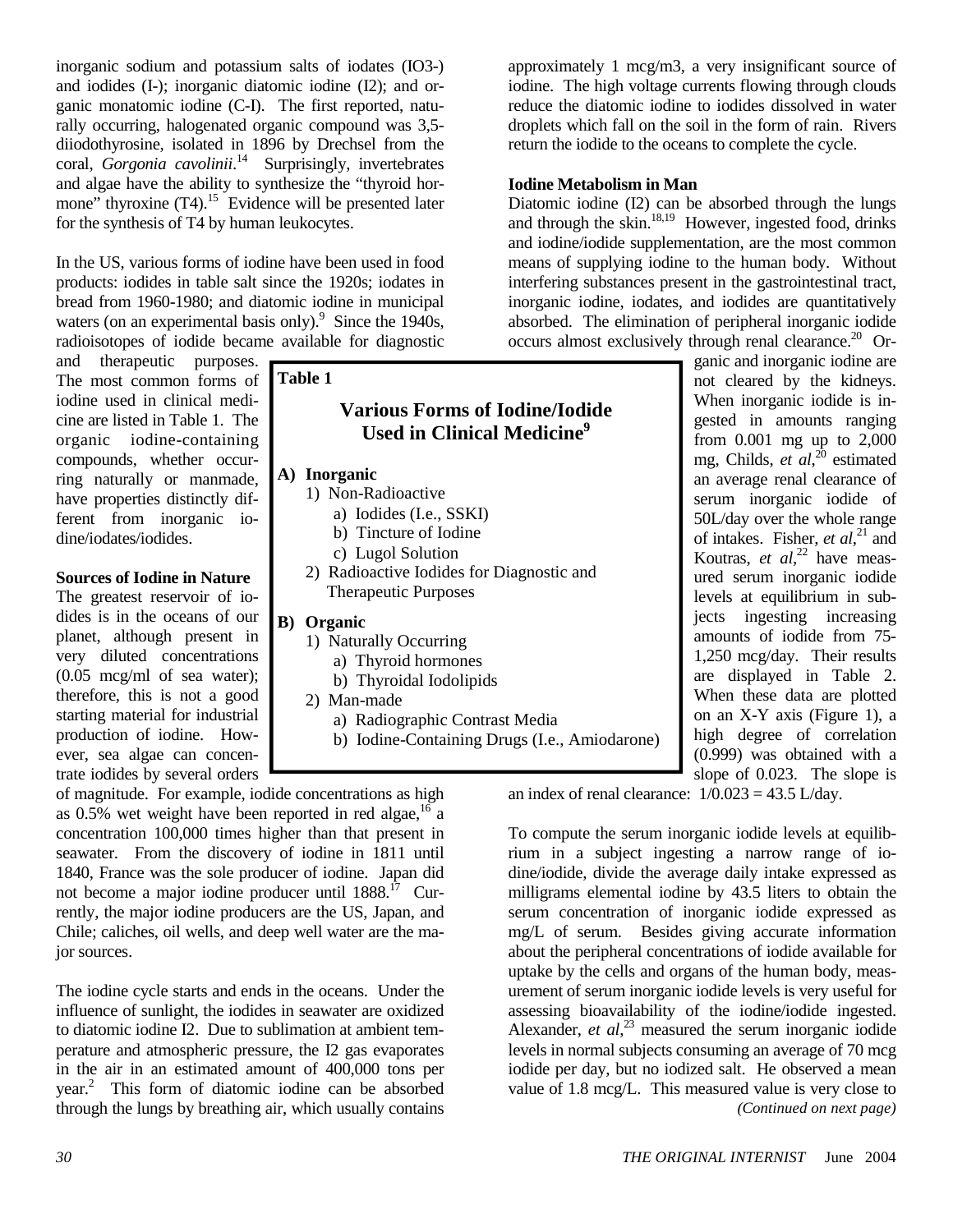the value computed by dividing 70 mcg/day by 43.5 liters/day  $= 1.6$  mcg/L. This is evidence that the iodine present in the food and drink of these subjects is highly bioavailable. Pittman, *et al*, 24 measured serum inorganic iodide levels in two groups of subjects: one group after iodization of salt, with an estimated daily intake of 750 mcg iodide, and the other group after iodization of bread, with a similar average daily intake of iodates.<sup>25</sup> The expected mean serum level at equilibrium would be 17.2 mcg/L (750 mcg/43.5 L). The mean values observed by Pittman, *et al*,<sup>24</sup> were 1.7 mcg/L for subjects after iodization of salt, and 18.7 mcg/L for subjects after iodization of bread. These data suggest that iodate in bread is very bioavailable, whereas only 10% of iodide in iodized salt were absorbed. On a molar basis, there is 30,000 times more chloride than iodide in iodized salt. Chloride competes with iodide for absorption in the intestinal tract.<sup>26</sup> To this author's knowledge, the low bioavailability of iodide in iodized salt has never been reported.

Using ion-selective electrode measurement, following chromatography on anion-exchange resins, $^{27}$  serum inorganic iodide levels were measured by the author serially for 24 hours in five normal subjects and one obese man, following a single ingestion of 37.5 mg of iodine/iodide from a tablet form of Lugol solution (three tablets of Iodoral®).9 Baseline serum iodide levels were below the sensitivity of the assay (0.006 mg/L) in all the subjects tested. There was no significant difference in the levels and pattern of serum levels obtained in three normal women (subjects A, B, C) and two normal men (subjects D and E) (Figure 2). The serum inorganic iodide levels increased rapidly to reach peak levels between 1.4 and 1.8 mg/L at 2-3 hours post ingestion, and decreased afterward. The serum levels were still elevated at 24 hours post ingestion, ranging from 0.3-0.5 mg/L. The serum levels observed in an obese man (subject F) (Figure 2) were much lower and approached baseline by 8 hours post ingestion.

Sequestration of iodine by fats may be the explanation for this observation. With selective uptake of iodine, but not iodide by fats, obesity would create a selective iodine deficiency for tissues like the mammary glands possessing a preference for iodine.<sup>28,29</sup> Following ingestion of 50 mg (four tablets) of the same preparation in six normal premenopausal subjects, the serum inorganic iodide levels followed the same profile as the one observed in the five normal subjects following ingestion of 37.5 mg elemental iodine but with higher serum levels. The baseline inorganic iodide levels were below the sensitivity of the assay in all six subjects.

The expected serum inorganic iodide levels at equilibrium for subjects ingesting 50 mg iodine/iodide would be 1.15 mg/L (50 mg/43.5 L). In eight normal subjects (three males and five females) ingesting four tablets of Iodoral<sup>®</sup> (50 mg) daily for three months, the serum inorganic iodide levels at equilibrium ranged from 0.85-1.34 mg/L with a mean  $\pm$  SD of 1.1 $\pm$ 0.18 mg/L. This finding confirms the high bioavailability of the Lugol tablet (Iodoral<sup>®</sup>) routinely used in the iodine/iodide loading test and for orthoiodosupplementation.<sup>9</sup>

## **Thyroidal Metabolism of Iodide**

Serum inorganic iodide is in dynamic equilibrium with the exchangeable pool of inorganic iodide in the thyroid gland. This pool was estimated at 6-7 mg iodide by Koutras, *et al*. 22 Uptake of inorganic iodide by the thyroidal Na/I symporter system increases with increased peripheral levels, but only up to a point. The maximum daily thyroidal uptake was estimated at 0.6 mg/day when 50 mg of iodide are ingested daily.<sup>11</sup> Based on studies in farm animals by Marine, saturation of the thyroid occurs with 5 mg iodine per gm (dry wt) of thyroid.<sup>30</sup> That would compute to 50 mg iodine per thyroid gland in an adult man, 8 times the exchangeable pool of iodide. Hyperplastic changes in the *(Continued on next page)* 

**Table 2** 

| <b>Average Total I Intake</b><br>(Diet & Supplement)<br>(mcg/day) | <b>Duration</b><br>of Intake | <b>Mean Serum II Levels</b><br>(PPB)<br>(By Isotope Dilution) | <b>References</b>     |
|-------------------------------------------------------------------|------------------------------|---------------------------------------------------------------|-----------------------|
| 75<br>150<br>350<br>690                                           | 12 weeks                     | 2.1<br>4.0<br>8.2<br>15.5                                     | Koutras, et $al^{22}$ |
| 350<br>600<br>1250                                                | 13 weeks                     | 8.6<br>14.0<br>29.5                                           | Fisher, et $al^{21}$  |

**Serum Inorganic Iodide Levels at Equilibrium, Following Increasing Iodine Intake**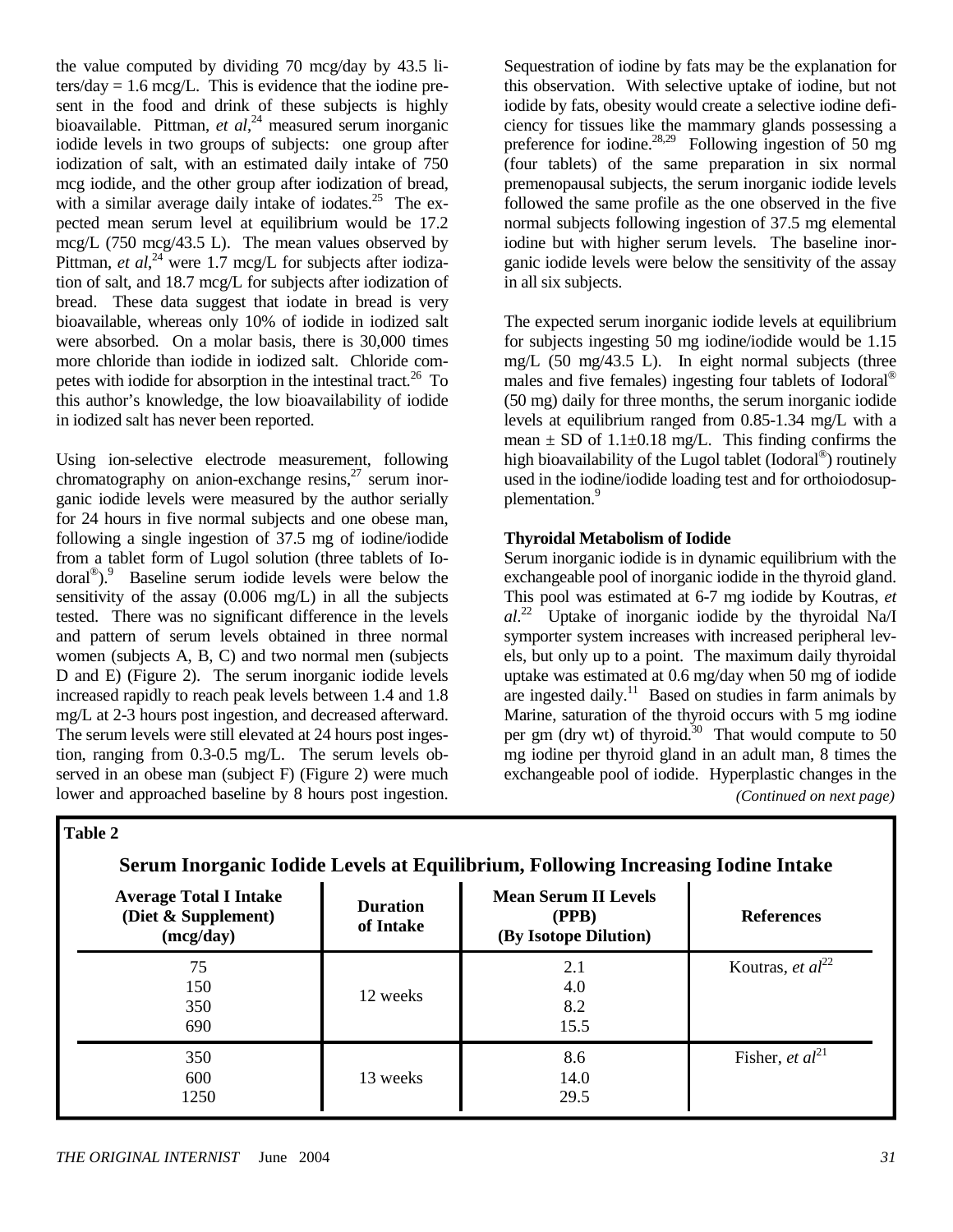thyroid gland are observed when iodine concentrations drop below 0.1% dry weight (dry wt).<sup>31</sup> Thyroidal concentration of 0.1% iodine corresponds to 1 mg iodine/gm thyroid (dry wt). With an estimated weight of the thyroid gland around 10 gm dry wt in the normal adult, the minimum amount of iodine/iodide in the thyroid before hyperplastic changes occur would be 10 mg (1 mg I/gm x 10

gm). F.M. Delange<sup>32</sup> estimated, from an extensive review of the literature, that daily intake of 0.05 mg iodine and 10-20 mg iodine/thyroid were required to prevent simple goiter. Goiter development correlates better with low thyroidal iodine than with elevated TSH levels, suggesting an autoregulatory role of iodine in the thyroid gland.<sup>33</sup>

Elevated TSH induces hypertrophy, whereas intrathyroidal iodine deficiency induced thyroid hyperplasia. In iodinedeficient goiter, iodine supplementation abol-

ishes not only hypertrophy, but also hyperplasia of the thyroid gland. On the other hand, suppression of TSH with T<sub>4</sub> abolishes hypertrophy, not hyperplasia if there is intrathyroidal iodine deficiency.<sup>33</sup> Therefore, administration of T4 to iodine-deficient patients does not decrease their risk for thyroid cancer, an effect expected with iodine supplementation.<sup>34</sup> Stubner, *et al*,<sup>33</sup> concluded: "These data indicate that iodine supplementation is the causal therapy for iodine-deficient goiter because it abolishes not only hypertrophy, but also hyperplasia of the glands and restores normal function and regulation." Based on the above findings, orthoiodosupplementation is highly recommended in patients receiving thyroid hormone therapy.

There is an inverse relationship between the iodine concentration of the thyroid gland and total DNA content, indicating an autoregulatory effect of iodine on cell proliferation (anticarcinogenic effect). Recent investigations on this autoregulatory effect of iodine on cell proliferation suggest that it is due to iodinated lipids.<sup>9</sup> Iodination of lipids in thyrocytes requires an amount of iodine/iodide two orders of magnitude greater than the RDA, that is two orders of magnitude greater than required for iodination of



thyrosine. Apparently, the thyroid gland requires higher concentrations of iodide in the thyrocyte for the iodination of lipids than for the iodination of thyrosine. For further details on the intrathyroidal metabolism of iodide and synthesis of thyroid hormones, the reader is referred to textbooks of endocrinology and thyroidology where this aspect of iodine metabolism is well described.

# **Extrathyroidal Metabolism of Iodide**

The mammary glands can effectively compete with the thyroid gland for peripheral iodine. Eskin, *et al*, 28 measured the 24 hour radioiodide uptake in 57 clinically normal breasts, and in eight clinically abnormal breasts. The mean  $\pm$  SD percentage uptake was 6.9±0.46% in the normal breasts and  $12.5 \pm 1\%$  in abnormal breasts. These means were statistically significant at  $p \leq 0.005$ . Considering that these measurements are representative of a single breast, and a woman has

two breasts, the percentage uptake per patient is twice these amounts. This brings the 24-hour radioiodide uptake by the mammary glands of a woman in the same range as the 24-hour radioiodide uptake by the thyroid gland. The higher percentage uptake in the abnormal breasts suggests that the abnormal breasts were more deficient in elemental iodine than normal breasts.

Since the radioiodide uptake study of breast tissue by Eskin, *et al*,<sup>28</sup> was performed with iodide, not iodine, it is likely that the percent uptake by the breast would even be higher if radioiodine were used. There is some evidence that the udder of a lactating cow has a greater need for iodine than the thyroid gland. When the radioisotope 131I was administered to lactating cows under four different chemical forms $35$  — diatomic iodine, methyliodine, iodide, and iodate — the average maximum uptake by the thyroid gland was 3.8% of the administered dose, whereas milk from the same cows contained an average of 14% of the administered dose. A slightly higher concentration of radioactivity was observed in the milk of cows fed radioiodine than those fed radioiodide. Of interest are the findings of Eskin, *et al*, 29 that the thyroid gland preferen- *(Continued on next page)*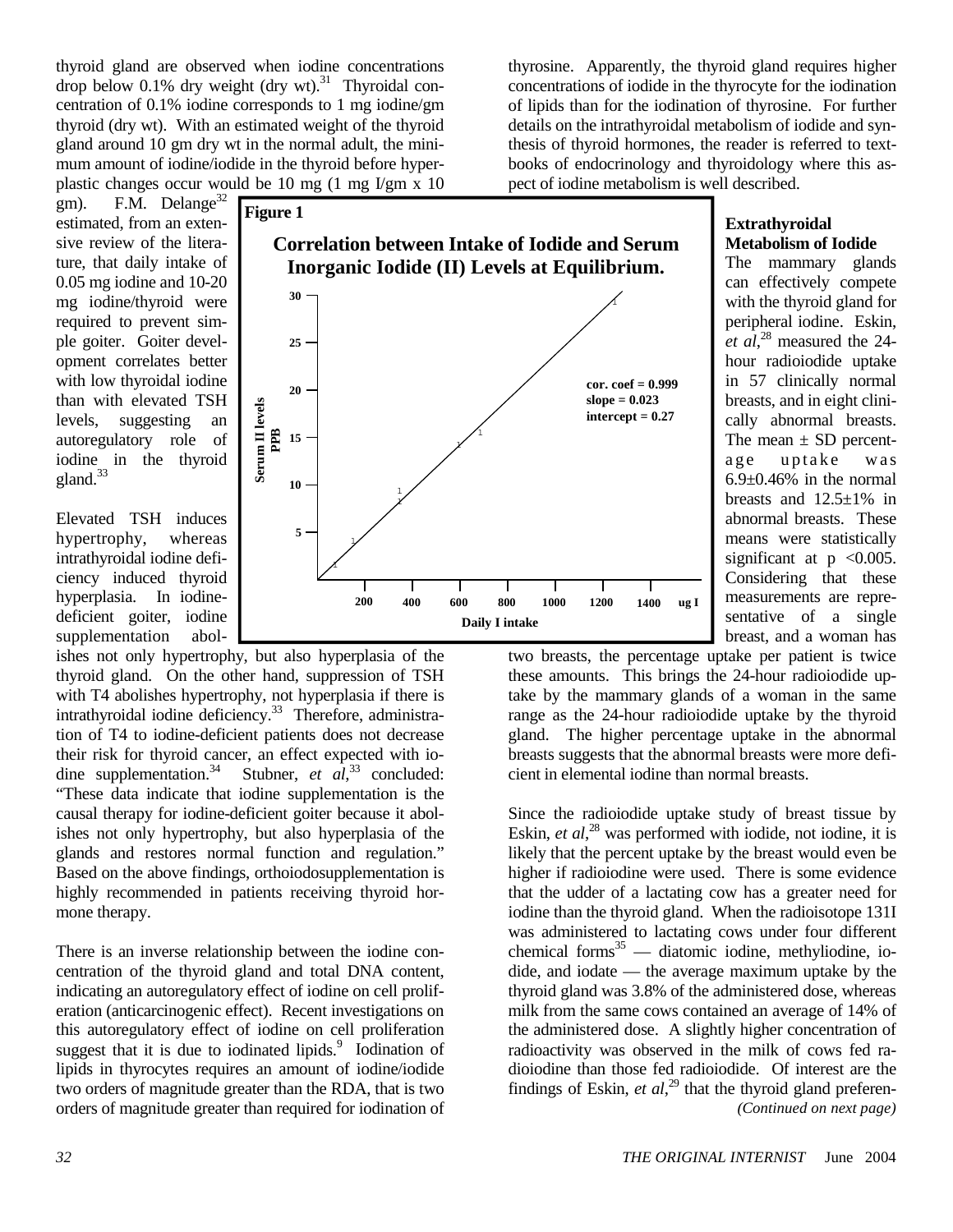**Serum Inorganic Iodide Levels Following Ingestion of Three Tablets of Iodoral®, Containing 37.5 mg Elemental Iodine, in Three Normal Women, Two Normal Men and One Obese Man.**

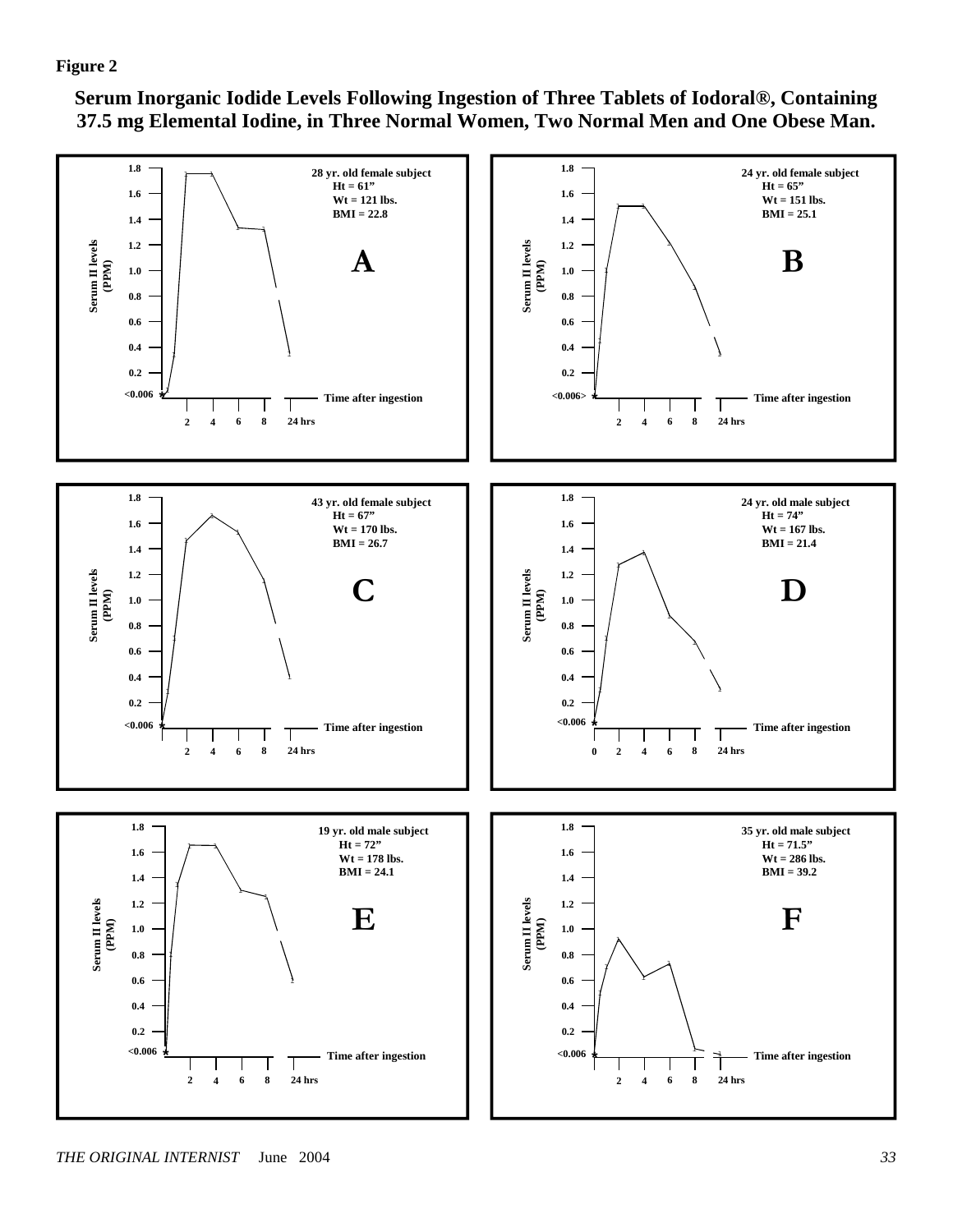tially concentrates iodide whereas the mammary gland favors iodine. In I-deficient female rats, histological abnormalities of the mammary gland were corrected more completely, and in a larger number of rats treated with iodine, than iodide given orally at equivalent doses. Ghent, et al,<sup>7</sup> reported a better response from patients with fibrocystic disease of the breast when inorganic iodine was used, compared with organic iodine and inorganic iodide.

In the rats studied by Thrall and Bull, $36$  20% of the iodide, but not iodine, administered orally was recovered in the skin. This suggests that the skin, like the thyroid gland, has a preference for iodide. Extrathyroidal synthesis of T4 has been demonstrated in thyroidectomized rats by Evans, *et al*, 37 following administration of iodide in amount of 25 mg/kg BW. For a 70-kg human subject, the corresponding amount would be 1.75 g, well within the range of iodides prescribed for pulmonary patients.<sup>9</sup> Iodotherapy in these thyroidectomized rats reversed the effect of hypothyroidism on growth, on the adrenal glands, the ovaries, testicles, and thymus.

Human leukocytes during phagocytosis synthesized T4 when the incubation media contained  $10^{-6}$ M iodide.<sup>38</sup> Extrathyroidal hyperthyroidism with exophthalmia has been reported in patients with leukemia. $39,40$  The administration of Lugol solution was effective in these cases. $41,42$  Iodine deficiency may play an important role in leukemia. Salivary glands and stomach cells oxidized and organified iodide with the synthesis of iodolipids, mono- and diiodothyrosine, when the incubation media contained  $10^{-6}$ M iodide. $43$  The essential element iodine modulates the adrenal response to stress<sup>44</sup> and improves immune functions.<sup>45</sup>

Certain roles of iodine in well-being and protection against infections, degenerative diseases, and cancer may not involve its action on specific organs and tissues. Instead, such properties, affecting every cell in the human body, may depend on iodine/iodide concentrations in biological fluids. Because of its large size, iodine has the ability to markedly enhance the excited singlet to triplet radiationless transition.46 Szent-Gyorgy was able, 50 years ago, to demonstrate this effect of iodine on the singlet  $\rightarrow$  triplet radiationless transition, at a concentration of  $10^{-5}M<sup>47</sup>$  To achieve the  $10^{-5}M$  concentration of serum inorganic iodide, a daily ingestion of 50 mg elemental iodine would be required. Reactive oxygen species, causing damage to DNA and other macromolecules, are usually excited singlets with a high energy content released rapidly,<sup>48</sup> and characterized by fluorescence; whereas the corresponding triplet state contains lower energy levels, which are released slowly, expressed as phosphorescence. Singletoxygen-induced lesions in DNA are processed by an errorprone repair in mammalian cells. The DNA repair mecha-

nisms are efficient in preserving biological activity but highly mutagenic in mammalian cells.<sup> $48$ </sup> Intake of iodine/iodide at 50 mg/day would decrease the oxidative burden and DNA damage. Such an effect would be anticarcinogenic in every organ of the human body. A daily intake of 50 mg is also the amount of elemental iodine that saturates the iodide thyroidal symport system $11$  and could serve as a preventive measure against unexpected exposure to radioactive iodine/iodide.<sup>9</sup>

An overview of the available data suggests that, for optimal function of the human body, peripheral inorganic iodide levels between  $10^{-6}M$  to  $10^{-5}M$  are required — levels two to three orders of magnitude greater than the level of 10<sup>-8</sup>M observed in the US population.

# **The Concept of Orthoiodosupplementation**

Orthoiodosupplementation is the daily amount of the essential element iodine required for whole body sufficiency. Whole body sufficiency for iodine is assessed by an iodine/iodide loading test.<sup>9</sup> The iodine/iodide loading test evolved by serendipity from a project to assess the bioavailability of a tablet form of Lugol solution (Iodoral®). From the medical literature, it is stated that urinary iodide levels are the best index of iodine/iodide intake. $2.4$  Studies were performed in five normal subjects (two male, three female), with the assumption that urine concentrations of iodide were a reliable index of bioavailability of the product tested.

Following oral intake of 12.5 mg Lugol in tablet form, iodide levels in the 24-hour urine collection were measured. The subjects excreted in their 24-hour urine samples only 10-30% of the amount ingested, with a mean of  $20\%$ <sup>27</sup> This low recovery of iodide in the urine samples could be due to either low bioavailability of the product tested or high retention in the body. In order to elucidate the cause of this low iodide excretion, we continued the administration of the supplement in those subjects for one month. Then, we repeated the 24-hour urine collection and iodide was measured again in the 24-hour urine samples. In four of the five subjects, the percentage oral dose excreted in the 24-hour urine sample increased significantly, with a mean group value of  $50\%$ .<sup>27</sup> Contrary to medical textbooks, 80% of the iodine/iodide ingested was retained. After one month of supplementation, the body still retained 50% of the ingested amount. The iodine/iodide loading test evolved from these observations. However, instead of a one-month loading test, further studies were performed to shorten this test to a single ingestion of the preparation.

Another group of six subjects, (three male and three fe- *(Continued on next page)*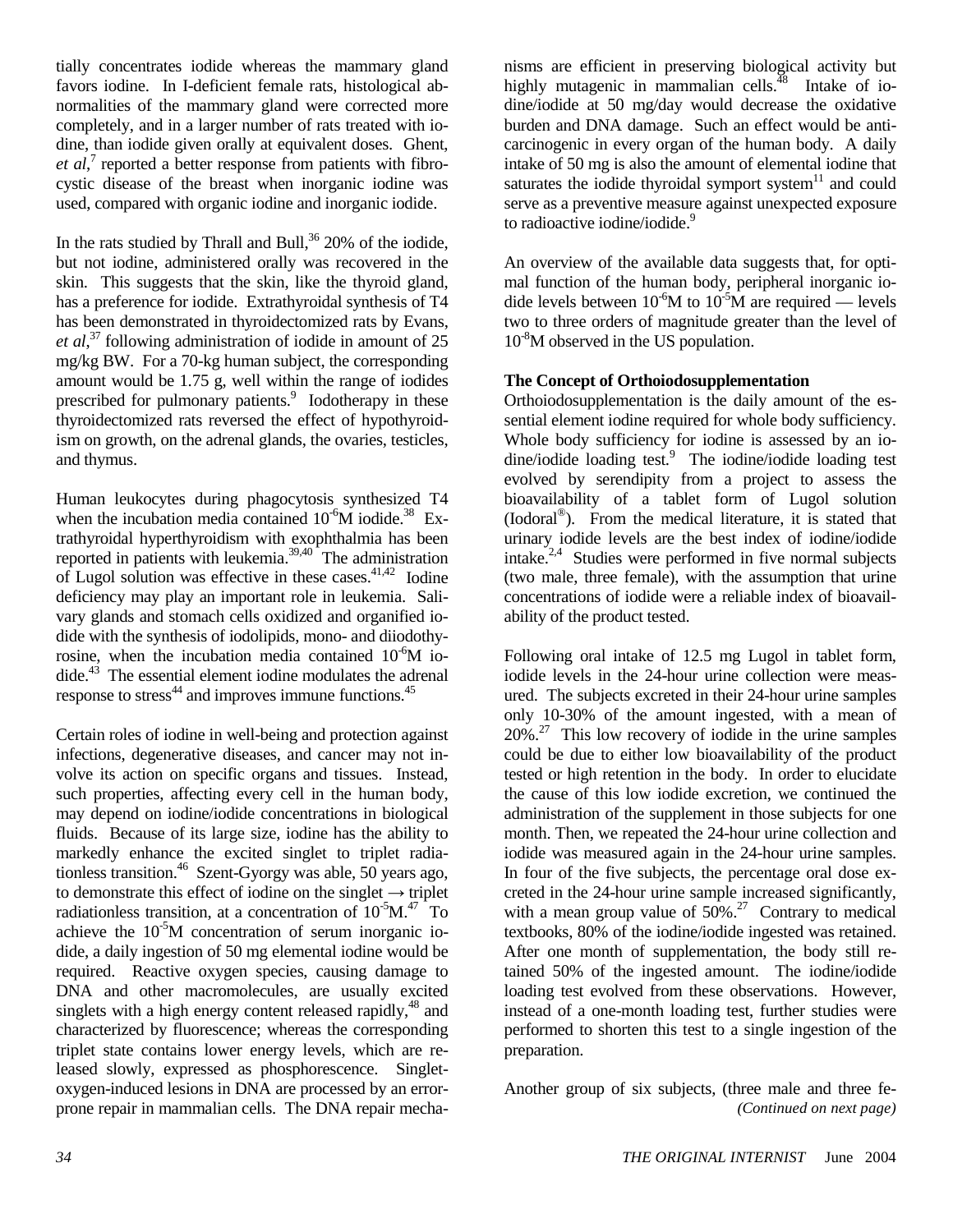# **Figure 3**

**Effect of Increasing Intake of Iodine/Iodide on Percent Urinary Excretion of Ingested Amount<sup>9</sup>**



male) were evaluated with 24-hour urinary iodide levels after ingesting one, two, and three tablets of the same preparation. The mean percentage excretions  $(\pm SD)$  were:  $22\pm1.2\%$  for one tablet,  $23\pm2.8\%$  for two tablets, and  $25\pm12.3\%$  for three tablets. In a third group of six subjects, urine iodide levels were evaluated following four tablets of the same preparation. The mean excretion rate was  $39\pm17.2\%$  (Figure 3). For the loading test, a single ingestion of four tablets was chosen because this dose resulted in the highest mean percent iodide excreted and in the widest interindividual variations.

Because of the improved overall well-being reported by the subjects who achieved 90% or more iodide excreted, sufficiency was arbitrarily defined as 90%. Implementation of orthoiodosupplementation, based on the loading test, revealed that sufficiency was not achieved in some subjects even after two years of iodine supplementation at 1-2 tablets/day. To achieve sufficiency within three months, most subjects required 3-4 tablets/day (37.5-50) mg). US physicians over the past century recommended daily intakes between 0.1 ml and 0.3 ml of Lugol solution containing  $12.5 - 37.5$  mg elemental iodine.  $\overset{9}{\circ}$  Our medical predecessors were already using orthoiodosupplementation based on their keen observation of their patient's overall well-being. Whole body sufficiency for iodine correlated well with overall well-being, and some subjects could tell when they achieved sufficiency even before knowing the

results of the test. Iodine sufficiency was associated with a sense of overall well-being, lifting of a brain fog, feeling warmer in cold environments, increased energy, needing less sleep, achieving more in less time, experiencing regular bowel movements, and improved skin complexion. In some overweight or obese subjects, orthoiodosupplementation resulted in weight loss, decreased percent body fat, and increased muscle mass.

## **Clinical Implications**

The goal of orthoiodosupplementation is not the treatment of disease, but the supply of optimal amounts of an essential nutrient for whole body sufficiency and for optimal mental and physical performance. Whole body iodine deficiency, based on the concept of orthoiodosupplementation, may play an important role in several clinical conditions.

#### **Summary of Findings**

Based on the above review of the literature and this author's clinical research studies, $8-12$  the concept of orthoiodosupplementation can be summarized as follows:

1) The nutrient iodine is essential for every cell of the human body requiring peripheral concentrations of inorganic iodide ranging from  $10^{-6}$ M to  $10^{-5}$ M.

*(Continued on next page)*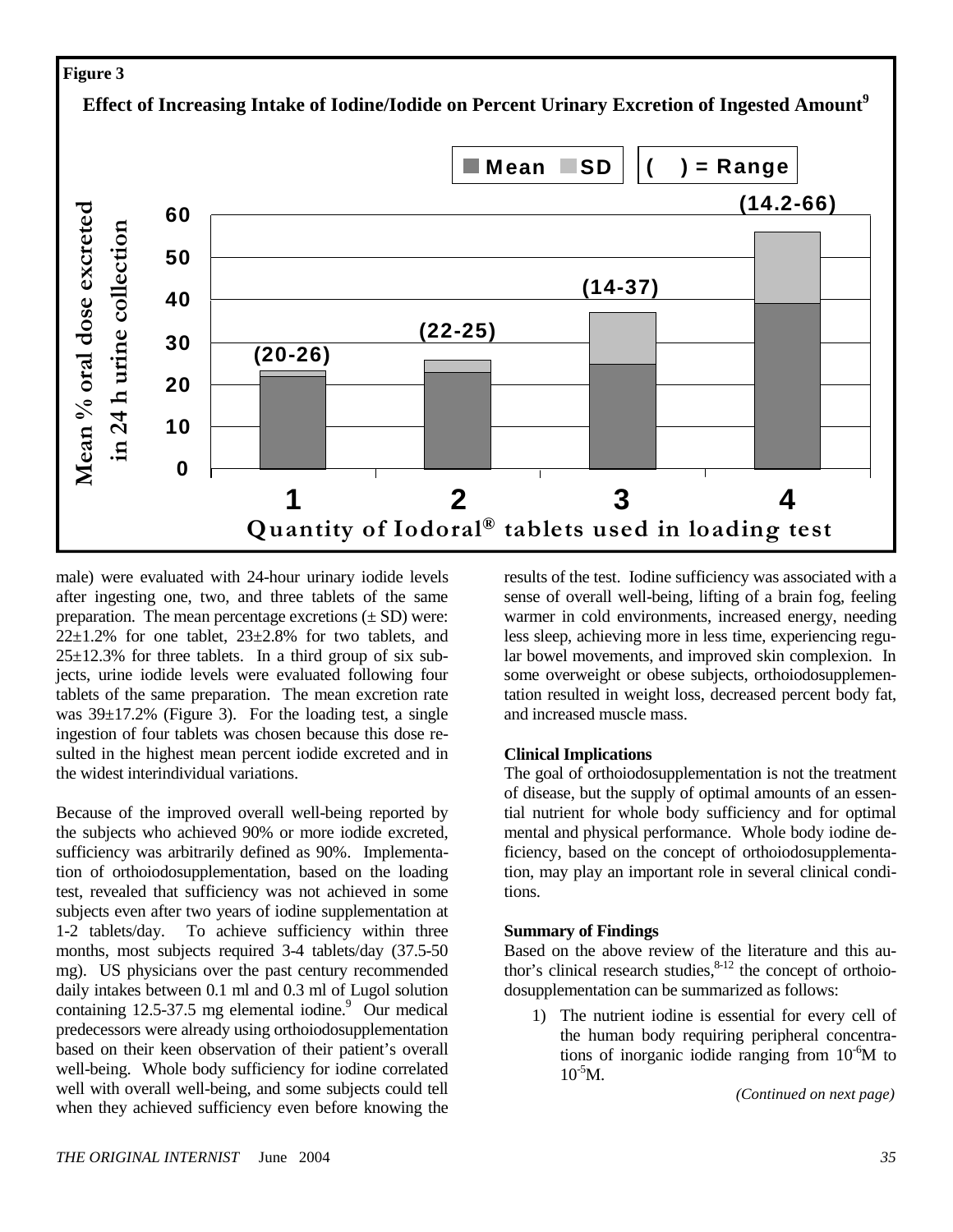- 2) In non-obese subjects, these concentrations can be achieved with daily intake of 12.5-50 mg elemental iodine.
- 3) The thyroid gland is the most efficient organ of the human body, capable of concentrating iodide by two orders of magnitude to reach  $10^{-6}$ M iodide required for the synthesis of thyroid hormones when peripheral levels of inorganic iodide are in the  $10^{-8}$ M range.
- 4) Goiter and cretinism are evidence of extremely severe iodine deficiency because the smallest intake of iodine would prevent these conditions, (i.e., 0.05 mg/day) is 1,000 times less than the optimal intake of 50 mg elemental iodine.
- 5) The thyroid gland has a protective mechanism, limiting the uptake of peripheral iodide to a maximum of 0.6 mg/day when 50 mg or more elemental iodine are ingested. This amount, therefore, would serve as a preventative measure against radioactive fallout.
- 6) An intake of 50 mg elemental iodine/day would achieve peripheral concentration of iodide at 10- <sup>5</sup>M, which is the concentration of iodide markedly enhancing the singlet  $\rightarrow$  triplet radiationless transition. This effect would decrease DNA damage with an anticarcinogenic effect. $9,11$
- 7) Orthoiodosupplementation results in detoxification of the body from the toxic metals, aluminum, cadmium, lead, and mercury.
- 8) Orthoiodosupplementation increases urinary excretion of fluoride and bromide, decreasing the goitrogenic effects of these halides.
- 9) Most patients on a daily intake ranging from 12.5- 50 mg elemental iodine reported higher energy levels and greater mental clarity with 50 mg (four tablets Iodoral®) daily. The amount of iodine used in patients with fibrocystic disease of the breast by Ghent, *et al*,<sup>7</sup> that is 0.1 mg/kg BW/day, is 10 times below the optimal daily intake of 50 mg. In our experience, patients with this clinical condition responded faster and more completely when ingesting 50 mg iodine/iodide/day.
- 10) Orthoiodosupplementation may be the safest, simplest, most effective, and least expensive way to solve the health-care crisis crippling our nation.
- 11) For best results, orthoiodosupplementation should be part of a complete nutritional program, emphasizing magnesium instead of calcium.
- 12) The iodine/iodide loading test and serum inorganic iodide levels are reliable means of assessing

whole body sufficiency for elemental iodine and also for quantifying the bioavailability of the forms of iodine ingested.

# **Misinformation in Medical Textbooks**

The concept of orthoiodosupplementation requires a major revision of commonly held beliefs expounded in medical textbooks regarding iodine metabolism and requirements.

1) Ingested iodine is reduced to iodide in the intestinal tract prior to absorption.

> Ghent, *et al*,<sup>7</sup> and Eskin, *et al*,<sup>29</sup> reported that in women and in female rats, fibrocystic disease of the breast responded better to iodine than iodide. Thrall and Bull<sup>36</sup> observed that in both fasted and fed rats, the thyroid gland and the skin contained significantly more iodine when rats were fed with iodide than with iodine; whereas the stomach walls and stomach contents had a significantly greater level of iodine in iodine-fed rats than iodide-fed animals. Peripheral levels of inorganic iodine were different with different patterns, when rats were fed with these two forms of iodine. The authors concluded: "These data lead us to question the view that iodide and iodine are essentially interchangeable."

2) Urine iodide levels are a reliable index of elemental iodine intake.

> Contrary to the opinions of nutritionists and thyroidologists, urinary excretion of iodide is not a good index of iodine/iodide intake. Besides the low bioavailability of some forms of iodine and iodide, such as sodium iodide in table salt, there is also a significant retention of iodine/iodide by the human body until sufficiency is achieved. Based on our experience with the iodine/iodide loading test, only 10-30% of a highly bioavailable preparation of iodine are recovered in the 24-hour urine collection, when subjects ingested from 12.5-37.5 mg/day. Urinary iodide levels approximate intake only in individuals who achieved iodine sufficiency of the whole body (90% or more of the ingested amount is excreted in the 24-hour urine collection). It is then obvious that urinary iodide excretion is not a reliable index of intake, unless the form of iodine ingested is highly bioavailable and whole body sufficiency is achieved.

3) Absence of goiter and cretinism are evidence of iodine sufficiency.

*(Continued on next page)*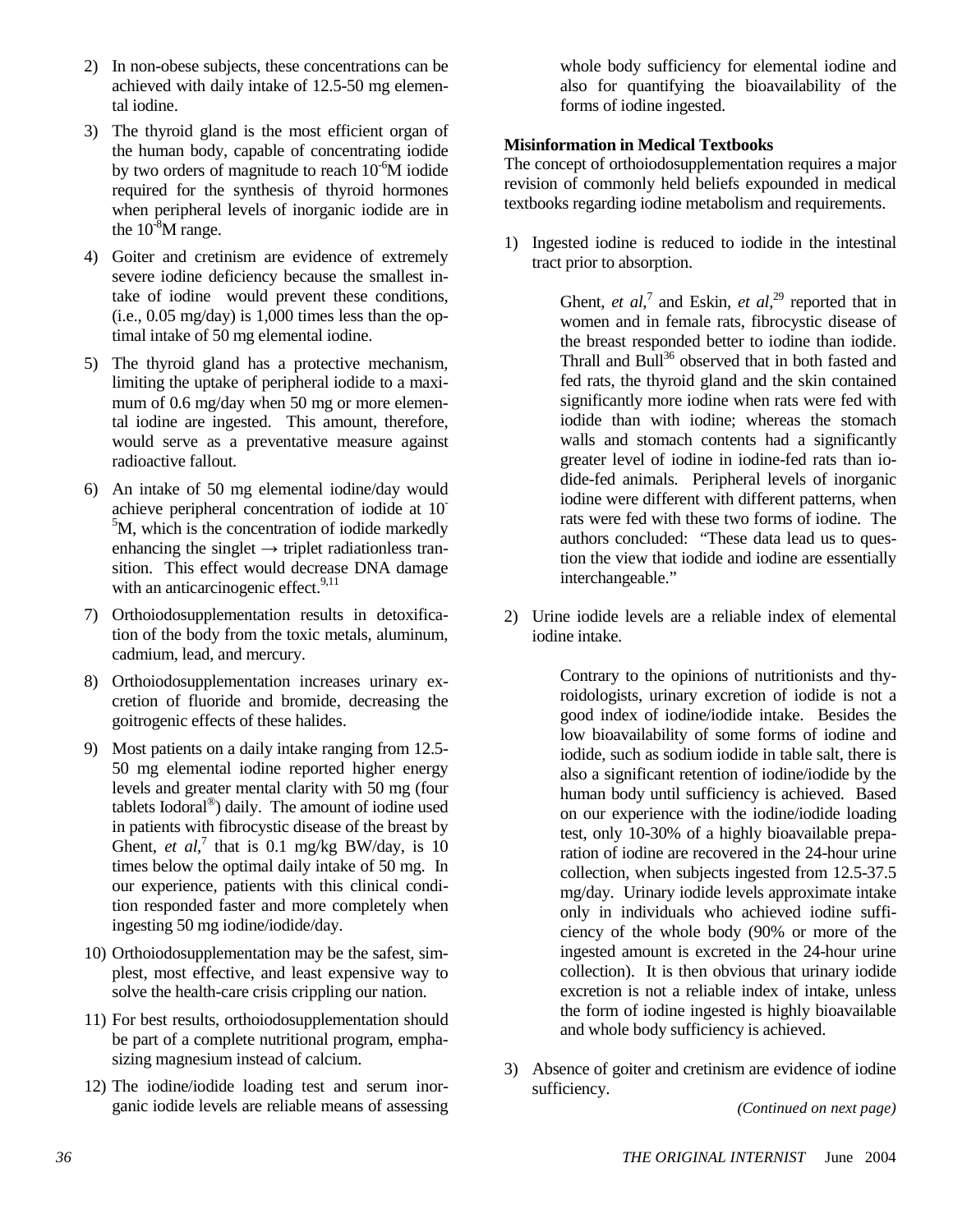According to Delange,  $32$  a daily intake of only 0.05 mg elemental iodine will prevent goiter and cretinism, which are the manifestation of the most severe forms of iodine deficiency. To achieve whole body sufficiency for iodine, 250 to 1,000 times that amount is required.

4) The healthy human adult body contains 15-20 mg of iodine.

> Based on calculations derived from the loading test, the retention of iodine by subjects on 50 mg/day for three months ranged from 1,450 to 1,600 mg elemental iodine. This amount was derived by subtracting the amount of iodide excreted from 50 mg prior to and monthly following supplementation. The mean daily amount retained was calculated by averaging. For example, a subject excreted 20 mg iodide/24-hour prior to supplementation and 45 mg after 90 days of supplementation. The amount retained would be:

Day  $1 = 50 - 20 = 30$  mg

Day  $90 = 50 - 45 = 5$  mg

Daily average =  $30 + 5 / 2 = 17.5$  mg/day

For 90 days =  $17.5 \text{ mg/day}$  x 90 days =  $1575 \text{ mg}$ 

The levels of 15-20 mg iodine mentioned in medical textbooks represent severe iodine deficiency based on the concept of orthoiodosupplementation.

5) The thyroid gland contains 70-80% of the total body iodine.

> Marine $30$  reported that the thyroid gland of farm animals given increasing amounts of iodine contained a maximum of 5 mg iodine per gm thyroid (dry weight). For an adult man, that would compute to 50 mg (5 mg/gm x 10 gm). In an iodine sufficient individual, the percentage of total body iodine present in the thyroid gland would be 3.3% (50 mg/1,500 mg x 100).

6) The normal daily requirement of iodide for an adult is 150-200 mcg (0.15-.2 mg).

> If the goal of the International Council for Control of Iodine Deficiency Disorders is to have a world full of sick zombies surviving on antibiotics and toxic drugs, that amount of iodine is more than enough; and the council should not allow more than that amount to be the recommended daily

allowance. However, for whole body sufficiency, and for optimal physical and mental health, 100 to 400 times the RDA would be required.

7) The toxic side effects of organic iodine containing drugs are caused by inorganic iodide.

> There is a lot of misinformation in the medical literature concerning the safety of the different forms of the element iodine. The inorganic forms are blamed for the severe side effects of the organic iodine-containing drugs. $49$  From a publication by Phillippou, *et al*, published in 1992, it is obvious that the cytotoxicity of the organic iodinecontaining drugs is due to the molecule itself, not to the iodine released or present in the molecule. "We can, therefore, conclude that the effect of amiodarone, benziodarone, Na iopanate, and other iodine-containing substances with similar effects is due to the entire molecule and not to the iodine liberated. It should be noted that the cytotoxic effect of amiodarone in all cultures is also due to the entire molecule and not to the iodine present in  $\mathbf{t}$ ,  $\mathbf{t}$ ,  $\mathbf{t}$

#### **About the Author**

*Guy E. Abraham, MD, is a former Professor of obstetrics, Gynecology and Endocrinology at the UCLA School of Medicine. Some 35 years ago, he pioneered the development of assays to measure minute quantities of steroid hormones in biological fluids. He has been honored as follows: General Diagnostic Award from the Canadian Association of Clinical Chemists, 1974; the "Medaille d'Honneur" from the University of Liege, Belgium, 1976; the Senior Investigator Award of Pharmacia, Sweden, 1980. The applications of Dr. Abraham's techniques to a variety of female disorders have brought a notable improvement to the understanding and management of these disorders. Twenty-five years ago, Dr. Abraham developed nutritional programs for women with premenstrual tension syndrome and post menopausal osteoporosis. They are now the most commonly used dietary programs by American obstetricians and gynecologists. Dr. Abraham's current research interests include the development of assays for the measurement of iodide and the other halides in biological fluids and their applications to the implementation of orthoiodosupplementation in medical practice.* 

#### **REFERENCES**

<sup>1)</sup> Food and Nutrition Board, National Academy of Sciences, National *(Continued on next page)*